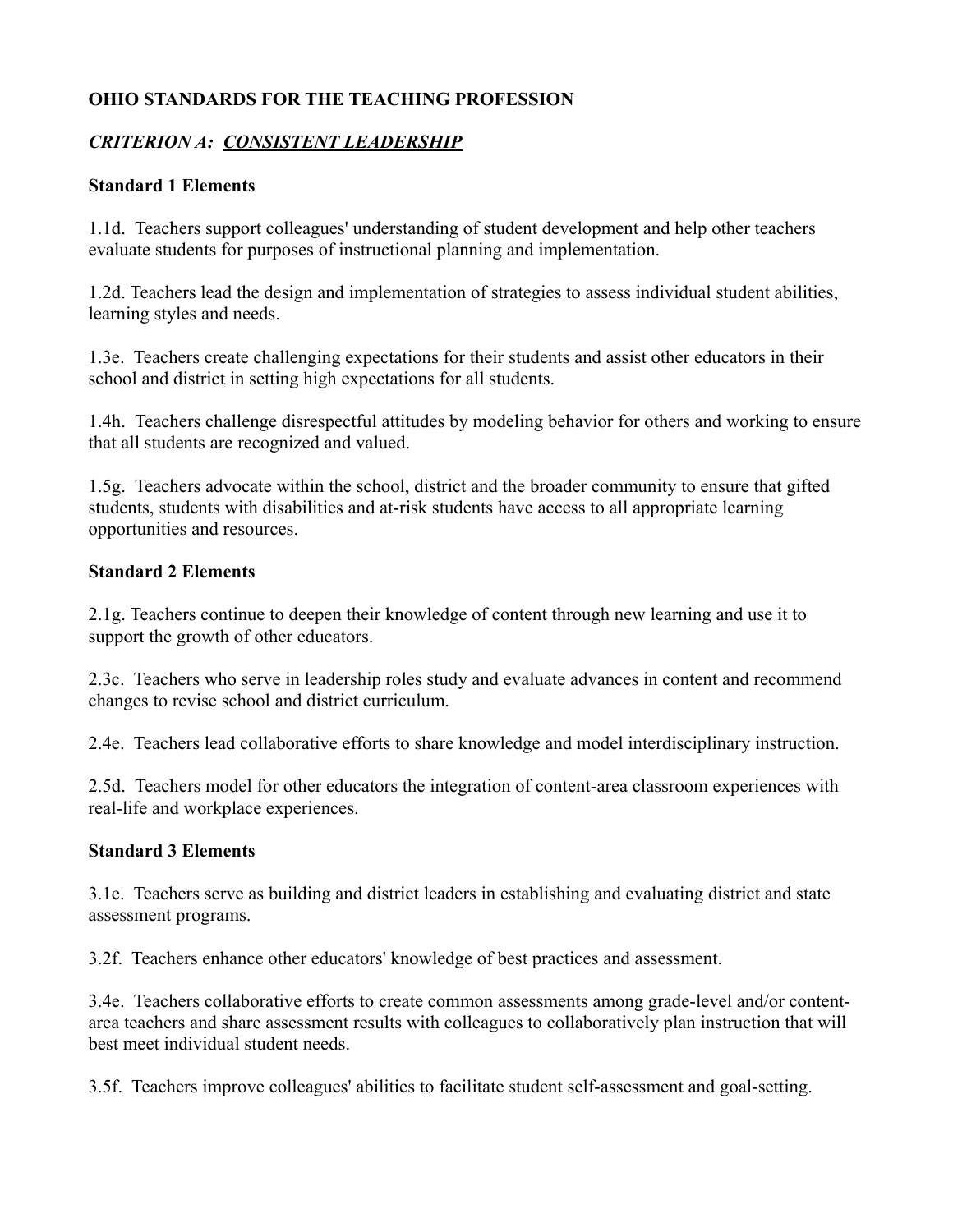#### **Standard 4 Elements**

4.1e. Teachers assume leadership roles to define and revise district, region and state curriculum priorities.

4.5h. Teaches create professional development opportunities for colleagues to student research-based methodologies and design materials to support students; individual learning needs.

#### **Standard 5 Elements**

5.5e. Teachers influence the establishment of district-wide policies to maximize the amount of class time spent learning (such as daily scheduling, district calendar, textbooks and technology enhancements).

#### **Standard 7 Elements**

7.1e. Teachers help shape policy at the local or state level.

7.2f. Teachers create and deliver professional development opportunities for others.

7.2g. Teachers pursue advanced degrees and/or National Board for Professional Teaching Standards (NBPTS) certification.

7.3c. Teachers take leadership roles in department, school, district, state and professional organizations' decision-making activities, such as curriculum development or policy design.

## *CRITERION B: DISTINGUISHED TEACHING-FOCUS ON COLLABORATION AND COMMUNICATION*

### **Standard 3 Elements**

- **3.1** Teachers are knowledgeable about assessment types, their purposes and the data they generate.
- **3.2** Teachers select, develop and use a variety of diagnostic formative and summative assessments.
- **3.3** Teachers analyze data to monitor student progress and learning and to plan differentiate and modify instruction.
- **3.4** Teachers collaborate and communicate student progress with students, parents and colleagues.
- **3.5** Teachers involve learners in self-assessment and goal setting to address gaps between performance and potential.

#### **Standard 6 Elements**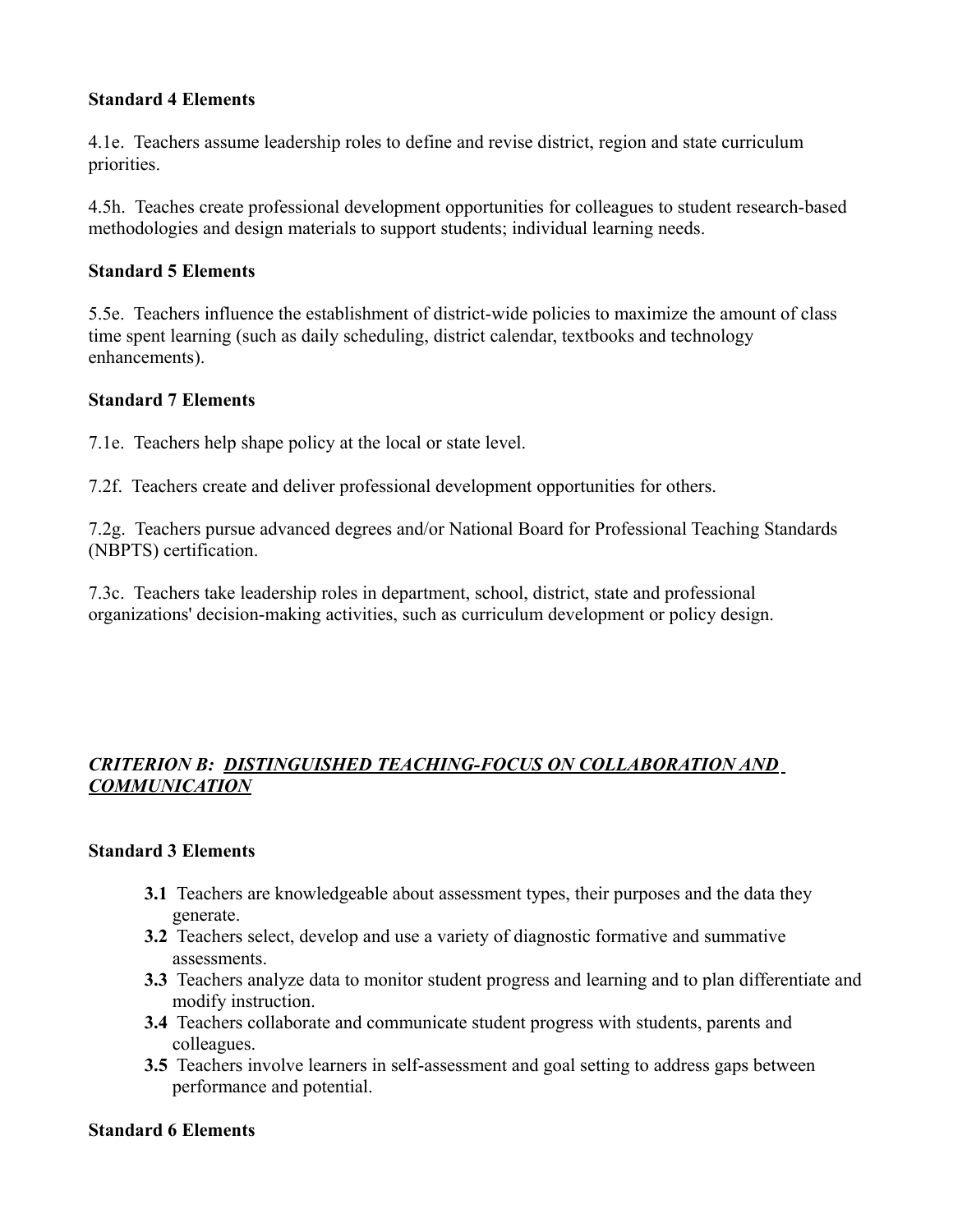- **6.1** Teachers communicate clearly and effectively.
- **6.2** Teachers share responsibility with parents, caregivers to support student learning, emotional and physical development and mental health.
- **6.3** Teachers collaborate effectively with other teachers, administrators and school and district staff.
- **6.4** Teachers collaborate effectively with local community and community agencies, when and where appropriate, to promote a positive environment for student learning.

### *Criterion C: Distinguished Teaching – Focus on Student and Environment*

### **Standard 1 Elements**

- **1.1** Teachers display knowledge of how students learn and of the developmental characteristics of age groups.
- **1.2** Teachers understand what student know and are able to do and use this knowledge to the needs of all students.
- **1.3** Teachers expect that all students will achieve to their full potential.
- **1.4** Teachers model respect for students' diverse cultures, language skills and experiences.
- **1.5** Teacher recognize characteristics of gifted students, students with disabilities and at-risk students in order to assist in appropriate identification, instruction and intervention.

## **Standard 2 Elements**

- **2.1** Teachers know the content they teach and use their knowledge of content-specific concepts, assumptions and skills to plan for instruction.
- **2.2** Teachers understand and use content-specific instructional strategies to effectively teach central concepts and skills of the discipline.
- **2.3** Teachers understand school and district curriculum priorities and the Ohio academic content standards.
- **2.4** Teachers understand the relationship of knowledge within the content area to other content areas.
- **2.5** Teachers connect content to relevant life experiences and career opportunities.

# **Standard 3 Elements**

- **3.1** Teachers are knowledgeable about assessment types, their purposes and the data they generate.
- **3.2** Teachers select, develop and use a variety of diagnostic, formative and summative assessments.
- **3.3** Teachers analyze data to monitor student progress and learning and plan, differentiate and modify instruction.
- **3.4** Teachers collaborate and communicate student progress with students, parents and colleagues.
- **3.5** Teachers involve learners in self-assessment and goal setting to address gaps between performance and potential.

# **Standard 4 Elements**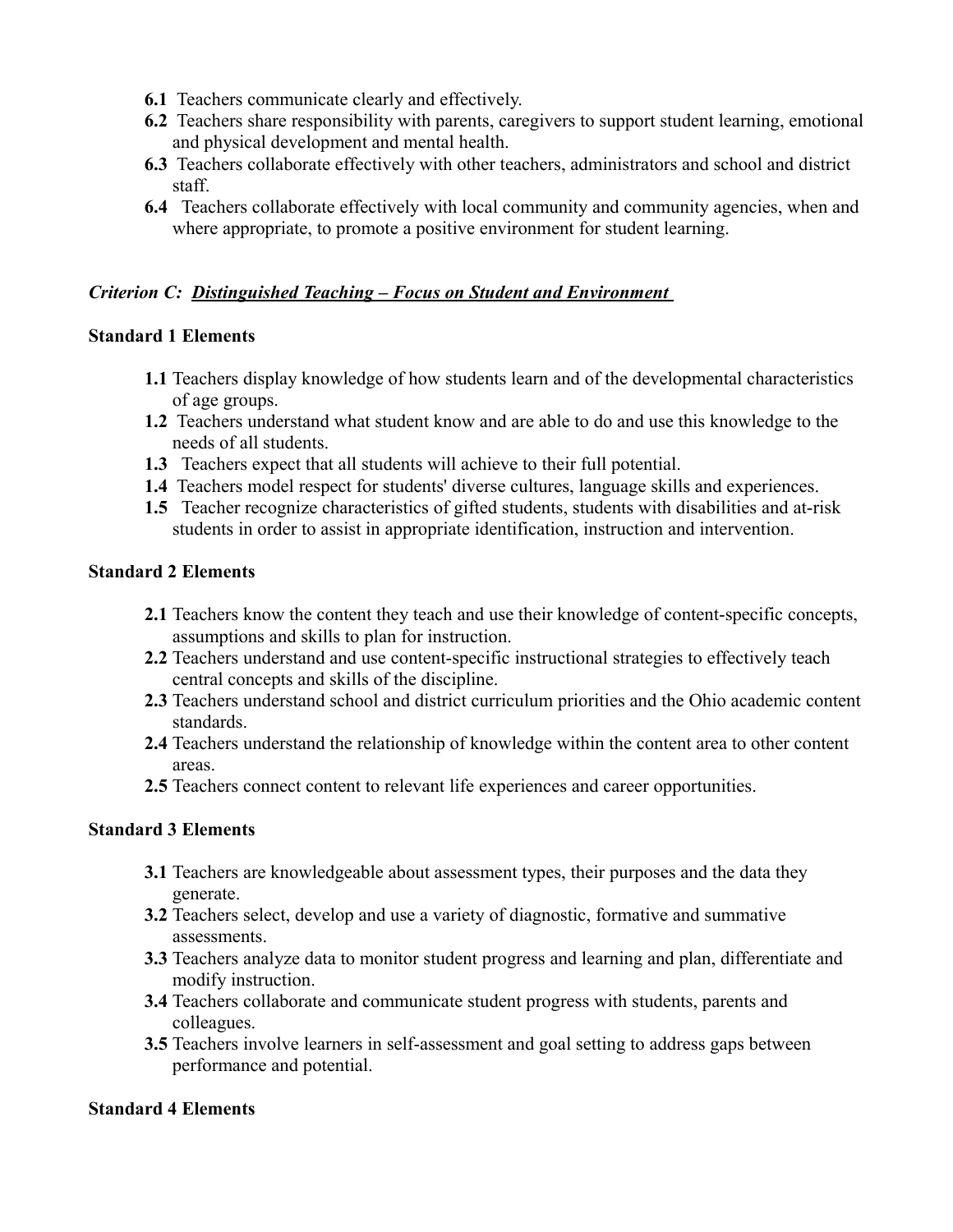- **4.1** Teachers align their instructional goals and activities with school and district priorities and Ohio's academic content standards.
- **4.2** Teachers use information about students' learning and performance to plan and deliver instruction that will close the achievement gap.
- **4.3** Teachers communicate clear learning goals and explicitly link learning activities to those defined goals.
- **4.4** Teachers apply knowledge of how students think and learn to instructional design and delivery.
- **4.5** Teachers differentiate instruction to support the learning needs of all students, including students identified as gifted, students with disabilities and at-risk students.
- **4.6** Teachers create and select activities that are designed to help students develop as independent learners and complex problem-solvers.
- **4.7** Teachers use resources effectively, including technology, to enhance student learning.

#### **Standard 5 Elements**

- **5.1** Teachers treat all students fairly and establish an environment that is respectful, supportive and caring.
- **5.2** Teachers create an environment that is physically and emotionally safe.
- **5.3** Teachers motivate students to work productively and assume responsibility for their own learning.
- **5.4** Teachers create learning situations in which student work independently, collaboratively and/or as a whole class.
- **5.5** Teachers maintain an environment that is conducive to learning for all students

#### **Standard 6 Elements**

- **6.1** Teachers communicate clearly and effectively.
- **6.2** Teachers share responsibility with parents and caregivers to support student learning, emotional and physical development and mental health.

### *Criterion D: Distinguished Teaching – Focus on Content, Instruction and Assessment*

#### **Standard 1 Elements**

- **1.2** Teachers display knowledge of how students learn and of the developmental characteristics of age groups.
- **1.2** Teachers understand what student know and are able to do and use this knowledge to the needs of all students.
- **1.3** Teachers expect that all students will achieve to their full potential.
- **1.4** Teachers model respect for students' diverse cultures, language skills and experiences.
- **1.5** Teacher recognize characteristics of gifted students, students with disabilities and at-risk students in order to assist in appropriate identification, instruction and intervention.

# **Standard 2 Elements**

**2.1** Teachers know the content they teach and use their knowledge of content-specific concepts, assumptions and skills to plan for instruction.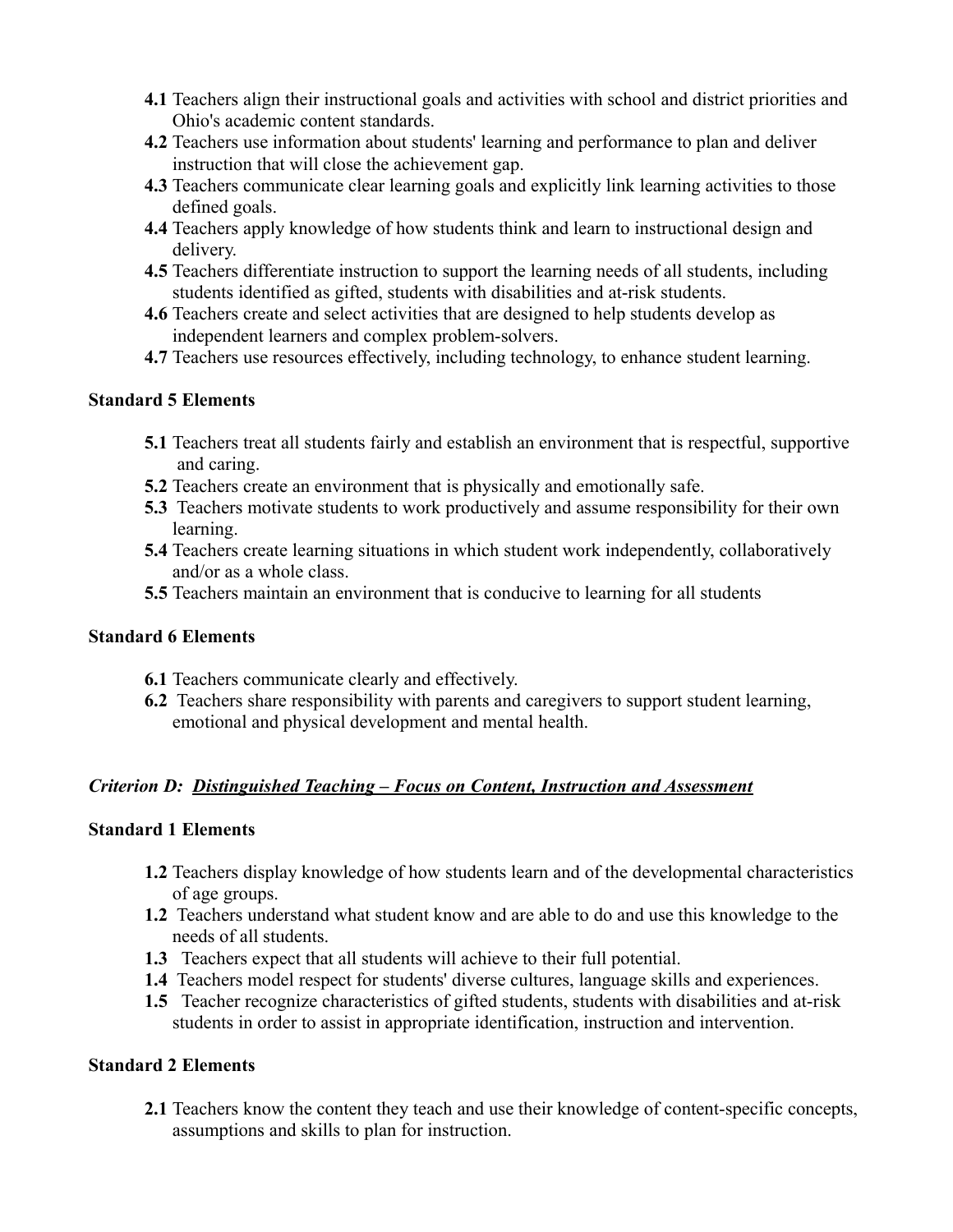- **2.2** Teachers understand and use content-specific instructional strategies to effectively teach central concepts and skills of the discipline.
- **2.3** Teachers understand school and district curriculum priorities and the Ohio academic content standards.
- **2.4** Teachers understand the relationship of knowledge within the content area to other content areas.
- **2.5** Teachers connect content to relevant life experiences and career opportunities.

### **Standard 3 Elements**

- **3.1** Teachers are knowledgeable about assessment types, their purposes and the data they generate.
- **3.2** Teachers select, develop and use a variety of diagnostic, formative and summative assessments.
- **3.3** Teachers analyze data to monitor student progress and learning and plan, differentiate and modify instruction.
- **3.4** Teachers collaborate and communicate student progress with students, parents and colleagues.
- **3.5** Teachers involve learners in self-assessment and goal setting to address gaps between performance and potential.

## **Standard 4 Elements**

- **4.1** Teachers align their instructional goals and activities with school and district priorities and Ohio's academic content standards.
- **4.2** Teachers use information about students' learning and performance to plan and deliver instruction that will close the achievement gap.
- **4.3** Teachers communicate clear learning goals and explicitly link learning activities to those defined goals.
- **4.4** Teachers apply knowledge of how students think and learn to instructional design and delivery.
- **4.5** Teachers differentiate instruction to support the learning needs of all students, including students identified as gifted, students with disabilities and at-risk students.
- **4.6** Teachers create and select activities that are designed to help students develop as independent learners and complex problem-solvers.

# **Standard 5 Elements**

- **5.3** Teachers motivate students to work productively and assume responsibility for their own learning.
- **5.4** Teachers create learning situations in which student work independently, collaboratively and/or as a whole class.
- **5.5** Teachers maintain an environment that is conducive to learning for all students

# **Standard 6 Elements**

*6.3* Teachers collaborate effectively with other teachers, administrators and school and district staff.